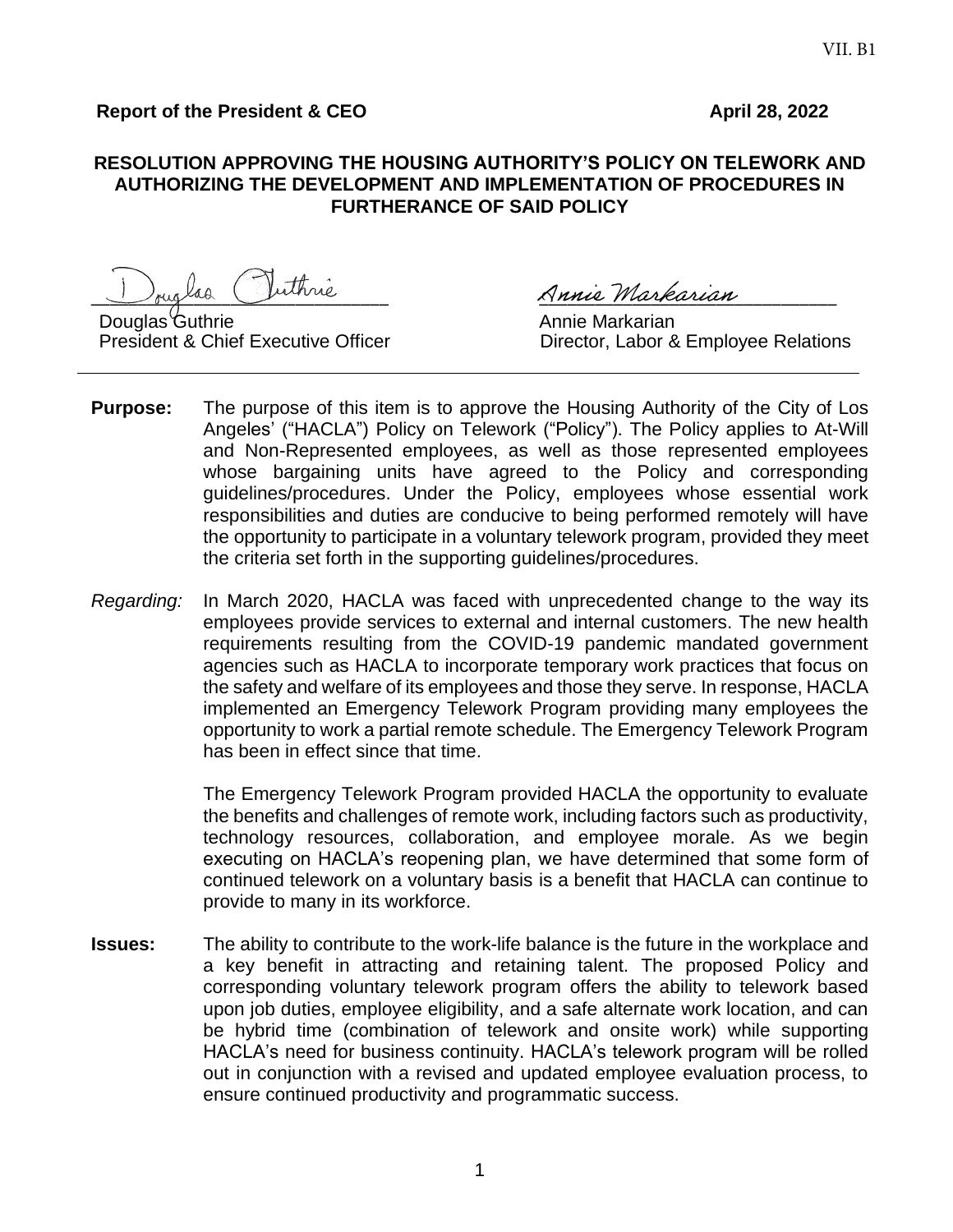The telework program is designed to support a strategy that maximizes productivity and performance, regardless of the work location, when the duties of the position allow. HACLA has developed a Telework Guidebook which outlines the key procedures for the telework program and requires each department to develop unit plans and standards.

The Policy is beneficial for HACLA as an employer. Having a voluntary telework program demonstrates and supports the image of HACLA as a progressive organization, conscience of its social responsibilities, specifically the environmental impact from the reduction of CO2 emissions.

The Policy is also consistent with HACLA's goals and vision plan including:

- Maintaining an organizational culture that supports employee flexibility and mobility;
- Promoting a positive work-life balance;
- Reducing our impact on the environment;
- Promoting continuity of operations during worksite disruptions, including modified and suspended operations, such as during the COVID-19 pandemic; and
- Providing a supportive and productive work environment that attracts and retains employees.

HACLA has concluded the meet and confer process regarding the proposed Policy with AFSCME, CHP-M, SEIU and LACB&T. We will continue to meet and confer with CHP-A, whose members will be able participate in this voluntary program upon reaching an agreement. We continue to negotiate the Telework Guidebook and supporting documents with impacted bargaining units.

- **Vision Plan:** The proposed Policy on Telework supports the core values of HACLA's vision plan – people, places and pathways - by retaining and attracting top talent, forging a path to resume full in-person operations, and maintaining health and safety for employees, clients and visitors.
- **Funding:** Current staff whose work responsibilities are conducive to telework have received appropriate telework equipment utilizing CARES Act funds. For new and future expenses, the Chief Administrative Officer confirms the necessary funds are available and included in HACLA's budget and will be included in the operating budgets for subsequent years. The source of funds is dependent on position and department assignment.
- **Section 3:** Not Applicable

#### **Attachments:**

- **1. Proposed Policy on Telework**
- **2. Resolution**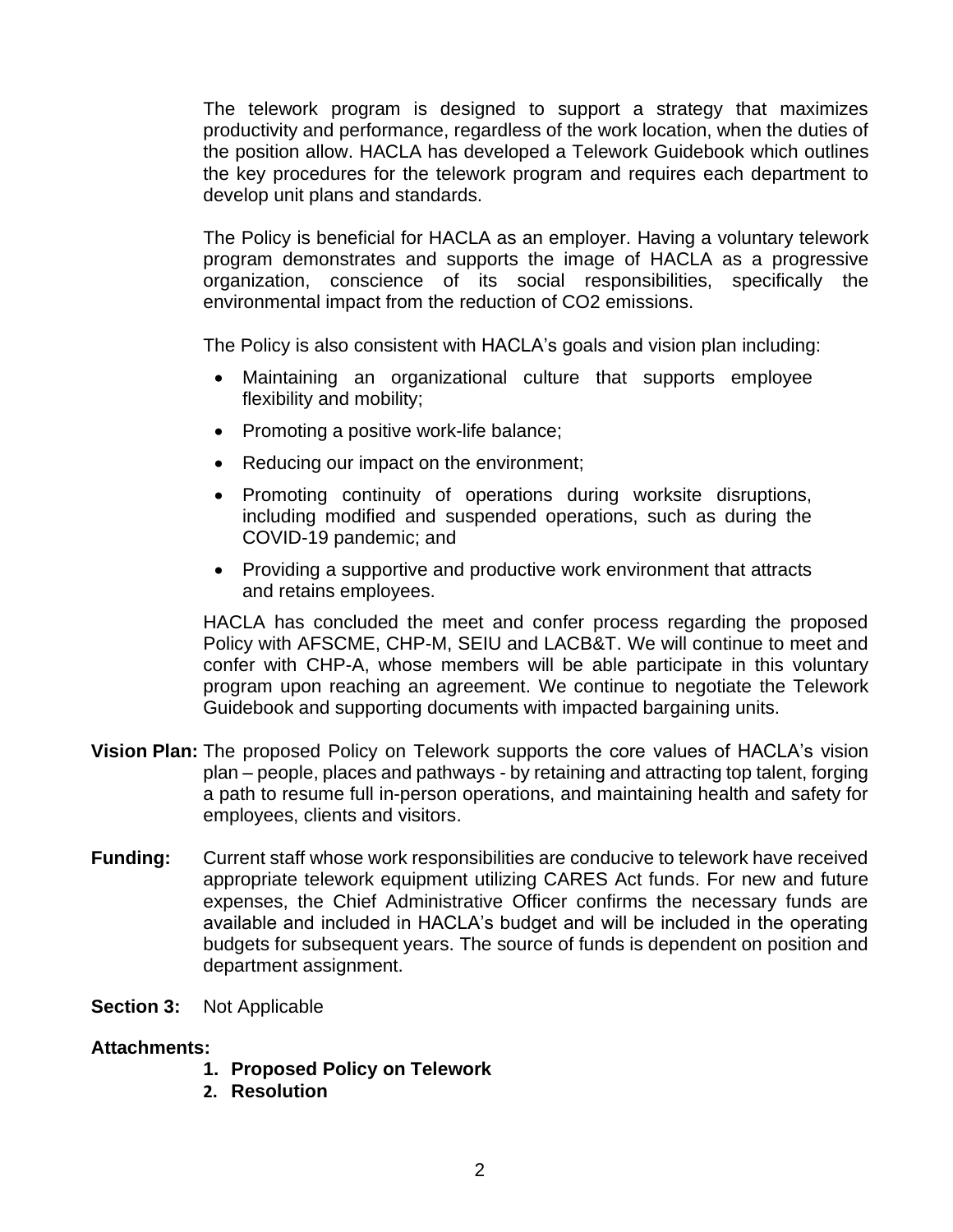# **RESOLUTION APPROVING THE HOUSING AUTHORITY'S POLICY ON TELEWORK AND AUTHORIZING THE DEVELOPMENT AND IMPLEMENTATION OF PROCEDURES IN FURTHERANCE OF SAID POLICY**

**WHEREAS,** for the reasons set forth in the Board report presented to the Board of Commissioners at its meeting held this date, it is in the best interest of the Housing Authority of the City of Los Angeles ("HACLA") to adopt the proposed "Policy on Telework," which offers the ability to telework that is based upon job duties, employee eligibility and desire, and a safe alternate work location, and can be hybrid time (combination of telework and onsite work) while supporting HACLA's need for business continuity.

**WHEREAS,** the Policy on Telework shall apply to At-Will and Non-Represented employees, as well as those represented employees whose respective bargaining units have agreed, or in the future agree, to the Policy and corresponding guidelines/procedures.

**NOW, THEREFORE, BE IT RESOLVED** that the Board of Commissioners approves the attached "Policy on Telework" and authorizes the development and implementation of procedures to be approved by the President and CEO in furtherance of said Policy, as needed.

**BE IT FURTHER RESOLVED** that this Resolution shall take effect immediately.

APPROVED AS TO FORM HOUSING AUTHORITY OF THE CITY OF LOS ANGELES

James Johnson, General Counsel **Connect Connect Connect Cielo Castro**, Chairperson

By: \_\_\_\_\_\_\_\_\_\_\_\_\_\_\_\_\_\_\_\_\_\_\_\_\_\_ By: \_\_\_\_\_\_\_\_\_\_\_\_\_\_\_\_\_\_\_\_\_\_\_\_\_\_

DATE ADOPTED:  $\blacksquare$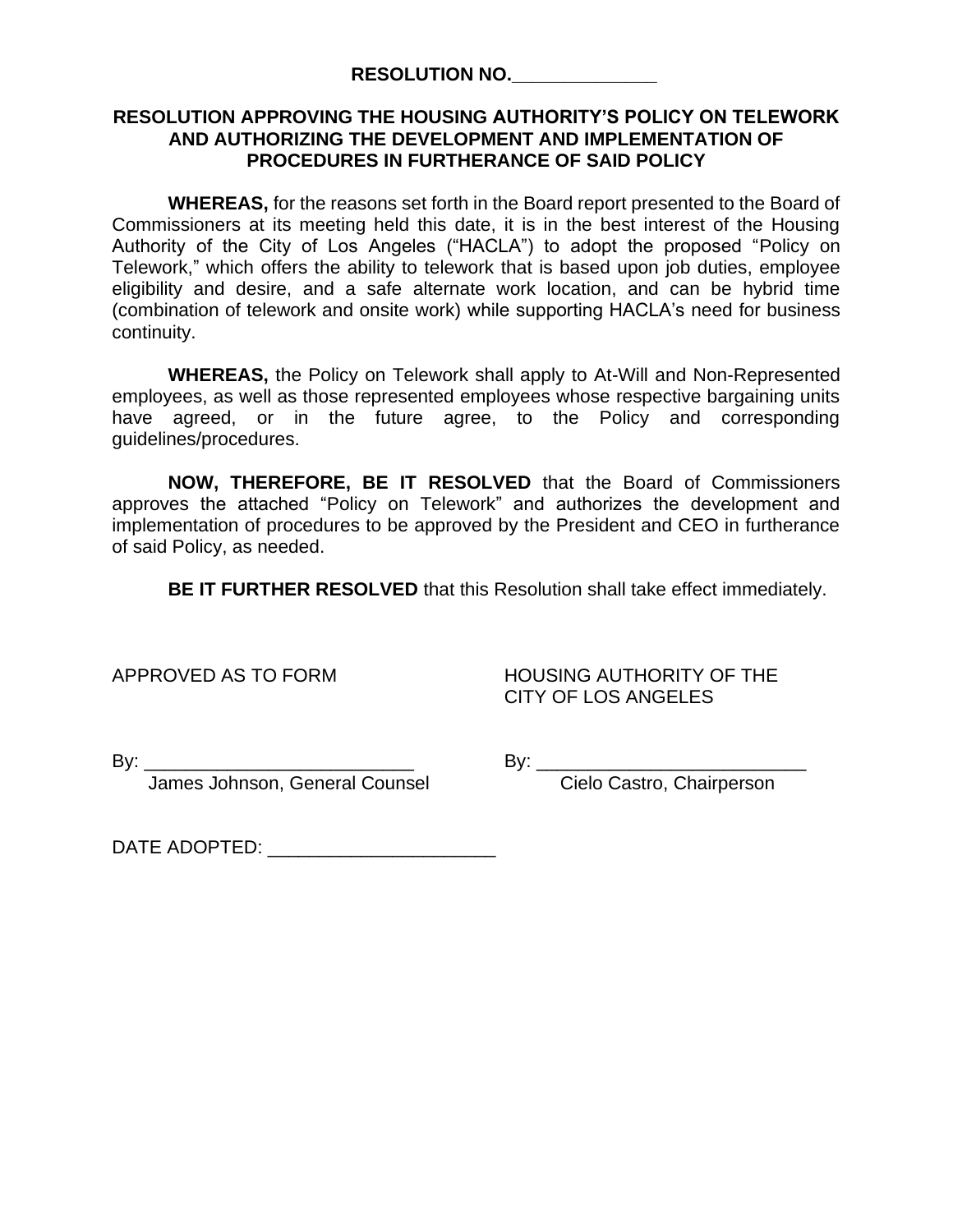The Housing Authority of the City of Los Angeles ("HACLA") provides employees, whose essential work responsibilities and duties are conducive to being performed remotely, the opportunity to participate in a voluntary telework program.

# **I. PURPOSE & APPLICABILITY**

- A. The Telework Policy ("Policy") is established to provide telework arrangements for employees when it is mutually beneficial to both HACLA and the employee. This Policy defines telework, provides the general provisions of the telework program, and indicates the guidelines for eligibility.
- B. This Policy applies to all employees.

#### **II. DEFINITIONS**

Definitions used in this policy include, but are not limited to, the following expressed examples:

- A. **Good Standing**: An employee who is fulfilling their department's expectations and obligations, has an overall satisfactory or above rating on their most recent performance evaluation, and is not subject to any form of disciplinary action during a rolling 12-month period.
- B. **Alternate Worksite:** A work location not owned or managed by HACLA.
- C. **Telework:** Telework is a work arrangement that allows an employee to perform their duties and responsibilities outside of their primary HACLA worksite at an approved alternate location.
- D. **Telework Agreement**: A formal written agreement between a supervisor and an employee to permit the employee to work at an alternative worksite instead of the location of the employee's assigned organization, ensuring the supervisor and the employee understands one another's expectations associated with teleworking.

# **III. POLICY**

HACLA is committed to achieving greater flexibility in managing its workforce through the use of telework. Eligible employees will only be permitted to participate in the telework program with their management's approval based on operational needs and the employee's ability to perform their essential functions at an approved alternate location.

# **IV. GENERAL PROVISIONS**

- A. Participation in the telework program is on a voluntary basis, based on operational needs, and must be approved by the employee's Department Director.
- B. Approval to telework will be made on a case-by-case basis. The nature of the work performed, the employee's past work performance, as well as the telework location shall be taken into consideration by the supervisor and Department Director to determine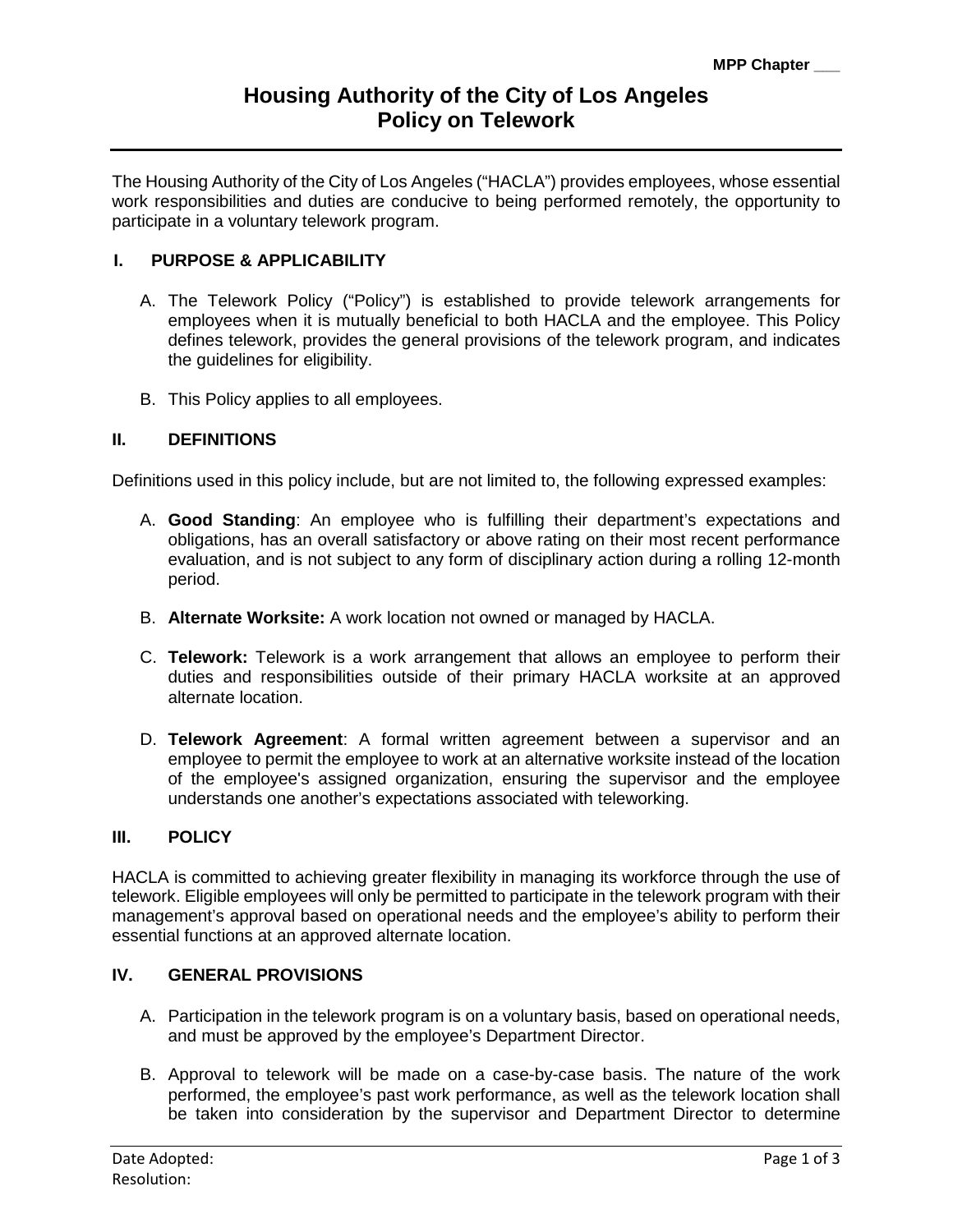telework feasibility before entering into a Telework Agreement. Telework is not an entitlement nor is it a HACLA-wide benefit.

- C. Employees who telework must comply with all HACLA rules, policies, and procedures. There are no distinctions in rates of pay and benefits between employees who telework and those who work on-site in HACLA offices. Telework does not change the duties, obligations, responsibilities, or terms and conditions of employment with HACLA.
- D. Department heads, in collaboration with executive team, will determine department-wide telework scope.
- E. Individual telework schedules shall be determined and approved by the employee's supervisor. The department shall conduct periodic reviews of their telework program. Schedules may be amended as needed in accordance with the telework procedures at the discretion of the Department Head.
- F. Telework is not a substitute for child or other dependent care. Those who telework shall make or maintain childcare, adult care, or similar personal arrangements to permit concentration on work assignments during agreed upon work hours.
- G. Employees who telework must notify their supervisor of any disruptions at the alternative work location that affects their ability to perform job duties, such as remote connection failure, equipment failure, or power outages. In these situations, employees will work with their supervisor to determine if alternative telework is available. If none is available, the employee may be required to either report to their HACLA work site or request leave. Employees who have begun their workday and are required to return to their HACLA work site are entitled to mileage reimbursement pursuant to applicable laws, including but not limited to the FLSA. In addition to mileage, non-exempt shall be entitled to paid travel time; such travel time at their regular base rates of pay.
- H. Employees may be required to attend onsite meetings and trainings on a scheduled telework day.
- I. HACLA shall provide employees with the necessary technology equipment and software to perform their duties.
- J. An employee or their supervisor may terminate participation in the telework program at any time in accordance to the established procedures.
- K. If a telework application is denied, the employee may ask for reconsideration in writing from the responsible Department Head (with a copy to Human Resources) to ensure equitable practices.

# **V. GUIDELINES FOR ELIGIBILITY TO TELEWORK**